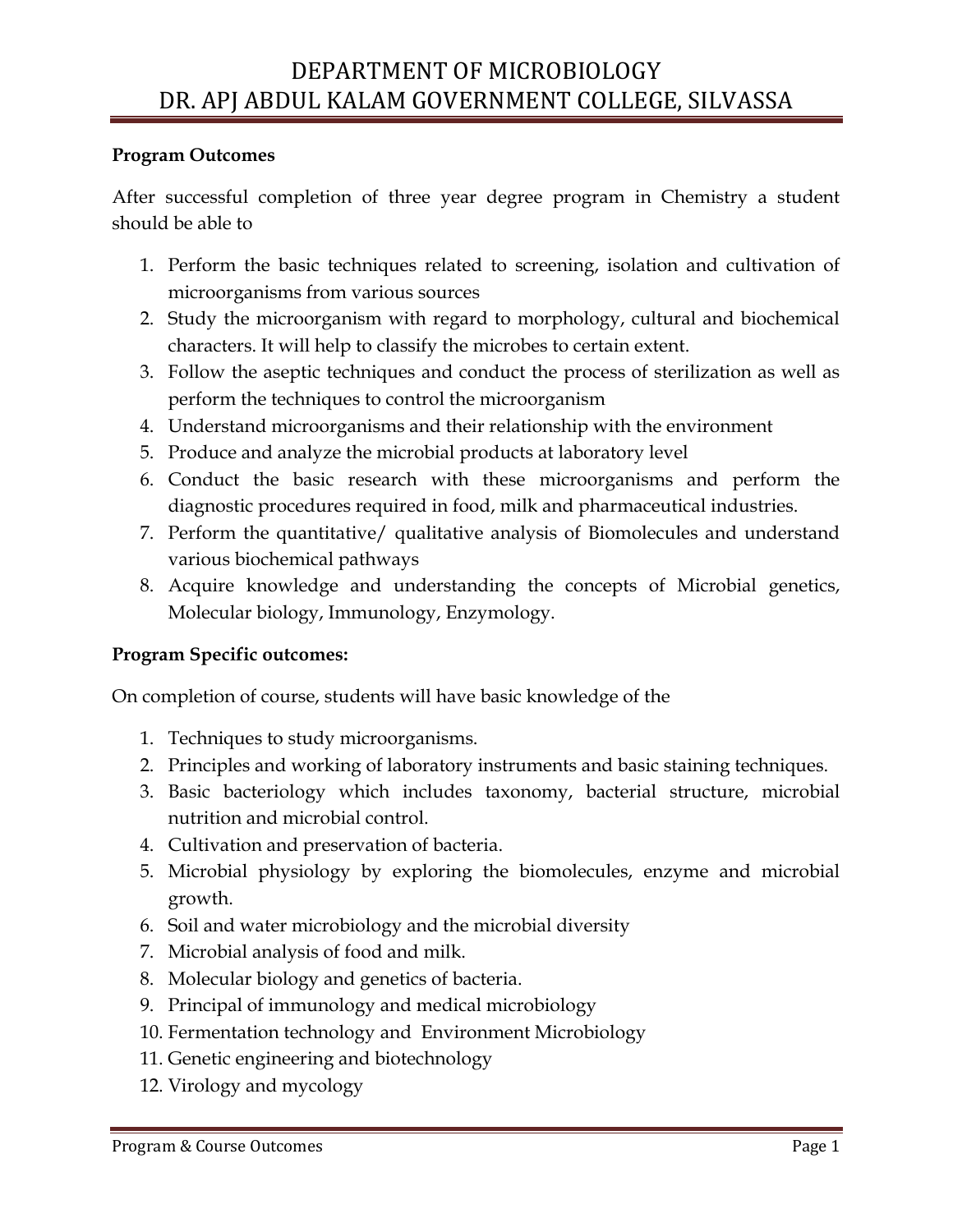**Course outcomes: (SEM: I)**

### **Course MI- 101 Introduction to Microbial world**

On completion of the course, students are able to:

- Understand the development of Microbiology as a new discipline of Biological Science
- Know the microbial word with respect to distribution of microorganisms in nature, concept of prokaryotes and eukaryotes.
- Know the significance of Microbiology and understand the theoretical background of pure culture techniques.
- Know parts of microscope, type and its principal and Get the theoretical concepts of staining

 $\bullet$ 

#### **Course MI-102 (Practicals)**

- On completion of the course, students are able to:
- Understand principles and working of laboratory instruments
- Cleaning and preparation of glassware for sterilization as well as Disposal of laboratory waste and cultures.
- Perform simple staining and Gram's staining.
- Prepare Nutrient media: Nutrient agar and Nutrient broth and its pH adjustment
- Isolation of bacteria by streak plate method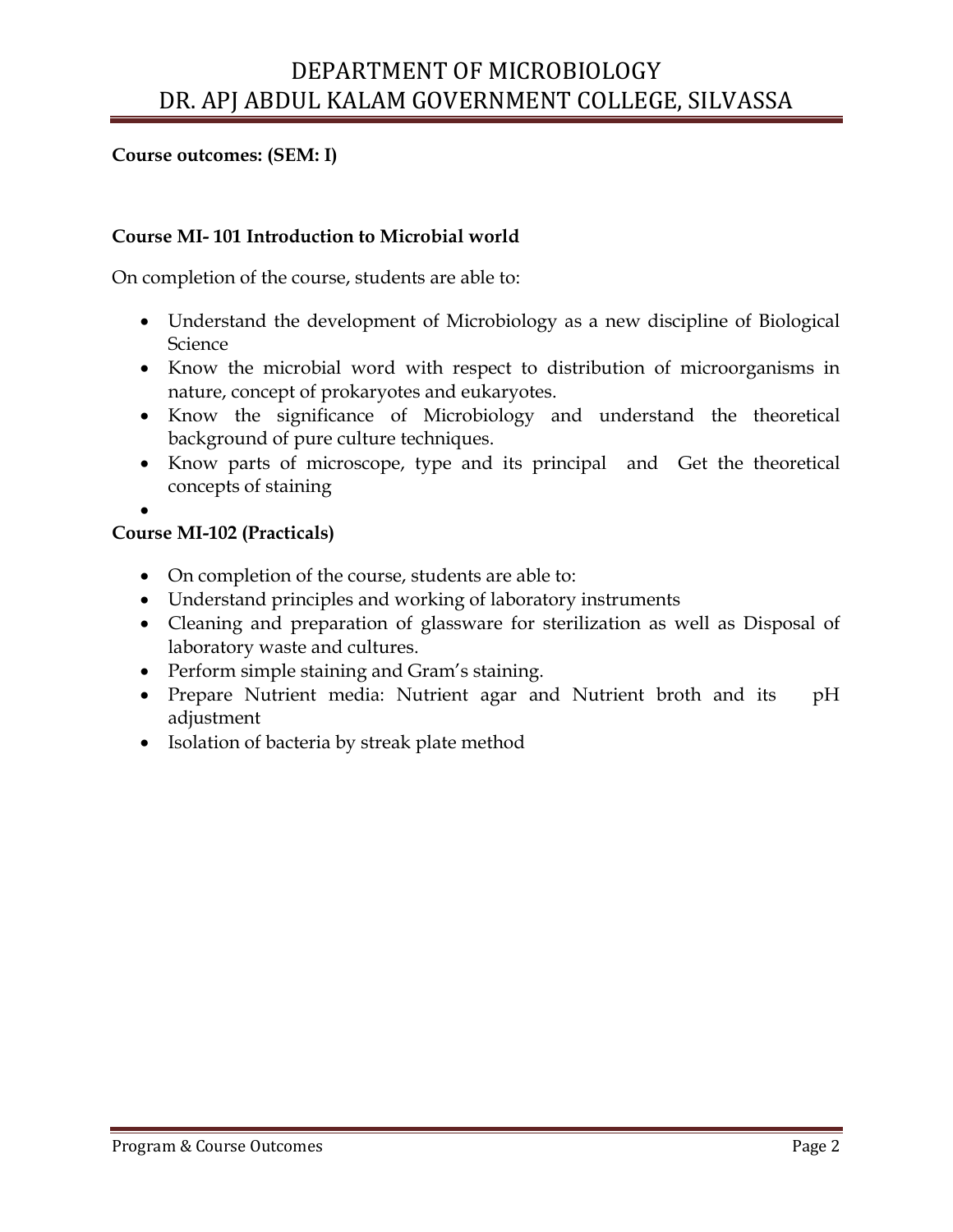## **Course outcomes: (SEM: II)**

### **Course MI 103 Basic Bacteriology**

On completion of the course, students are able to:

- Understand the Taxonomy and cellular organization of Typical Prokaryotes
- Understand the Structure of typical bacterial cell which includes Surface appendages, Surface layers, cytoplasm and cell organelles
- Understand the nutritional diversity and principle of media formulation
- Know the general principle of microbial control along with the basic aspects of different types of physical and chemical agents of microbial control.

### **Course MI-104 (Practical)**

- Cultivation methods for bacteria
- Cultivation of anaerobic bacteria
- Preservation of microbial cultures
- Study of pigmented bacteria
- Study of bacterial structure by structural staining
- Use of special staining technique to study bacteria: *Spirocheates* by Fontana's method
- Study of effect of various physical agents on growth of bacteria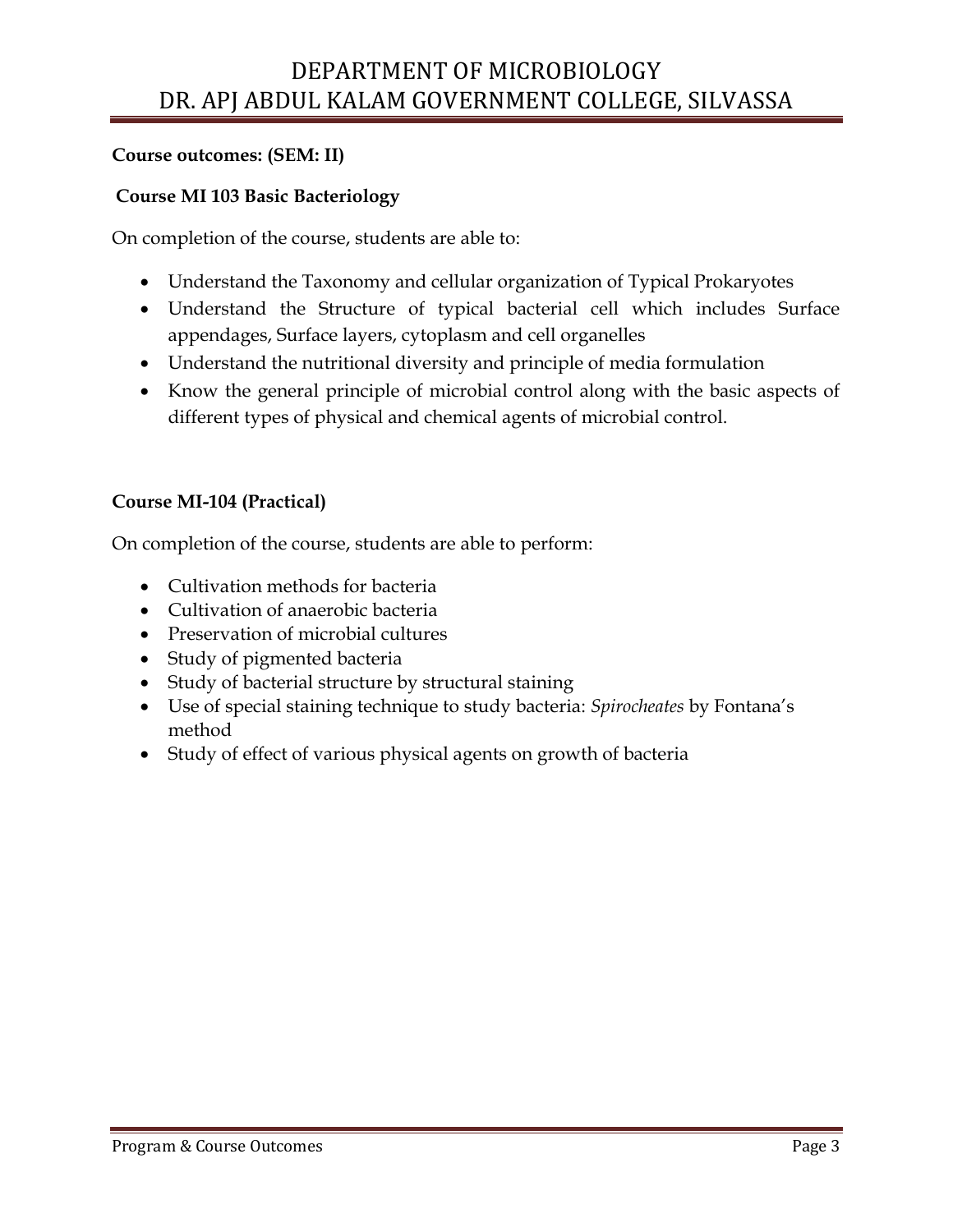## **Course outcomes: (SEM: III)**

### **Course MI 201 Microbial Physiology**

On completion of the course, students are able to

- Develop fundamental knowledge about various biomolecules
- Understand the basic concepts related to enzymes
- Understand the concept of microbial metabolism and microbial nutrition
- Understand concepts of growth and reproduction of bacteria

#### **Course MI- 202 Soil and Water Microbiology**

On completion of the course, students are able to

- Understand the Physicochemical characteristics of soil, methods to study soil flora and Microbial interactions in soil
- Explain rotation of elements in nature and biogeochemical transformation
- Learn about the drinking water microbiology
- Learn about the waste water microbiology

#### **Course MI-203 (Practical)**

- Understand the different types of microbial media
- Perform the qualitative analysis of carbohydrates.
- Evaluate the effect of antimicrobial compounds on growth of bacteria
- Perform various biochemical test
- Perform the Microbiological analysis of soil
- Perform the Microbiological analysis of drinking water
- Study the skin and air flora.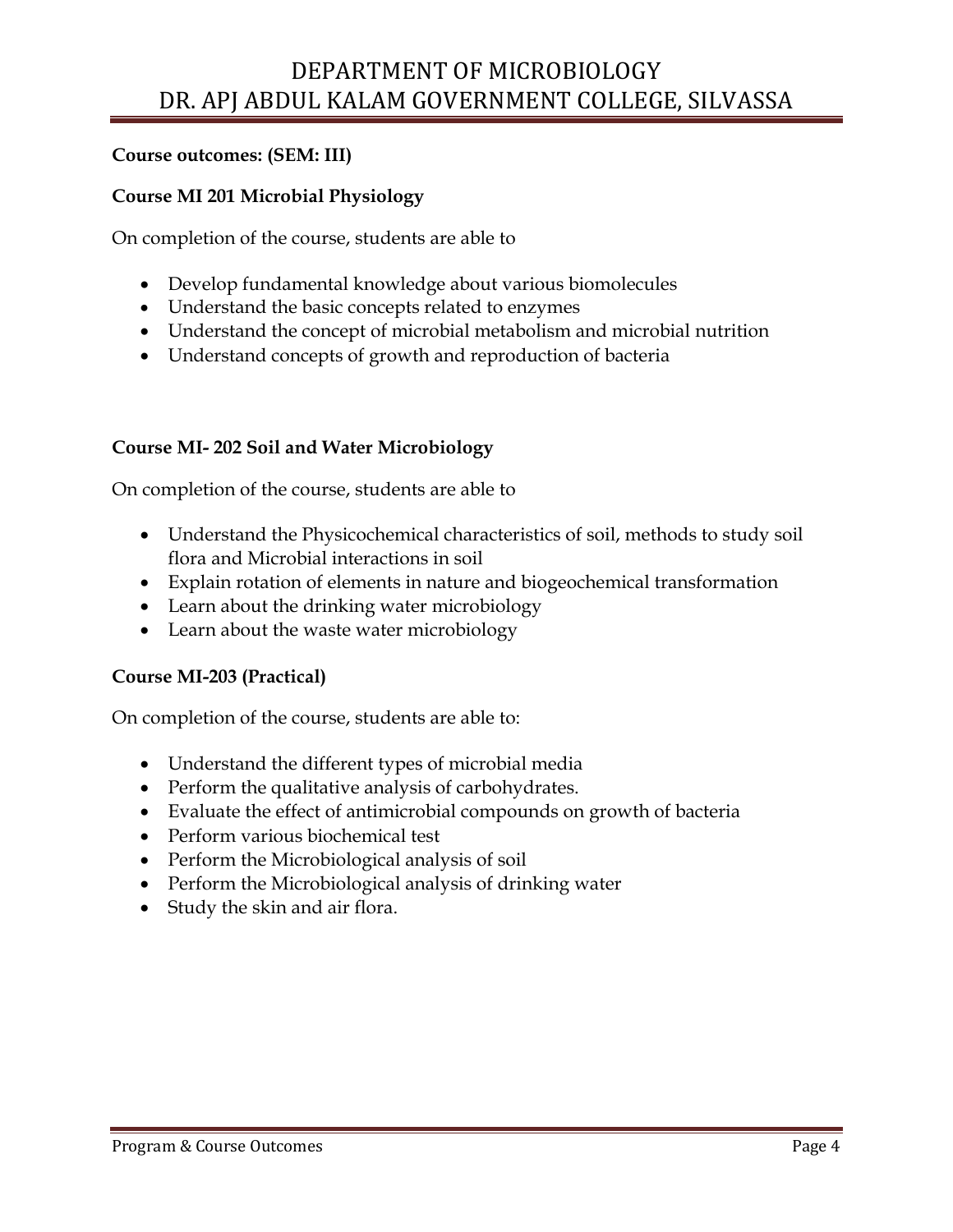## **Course outcomes: (SEM: IV)**

### **Course MI 204 Diversity of Bacteria**

On completion of the course, students are able to

- Develop fundamental knowledge about Archea
- Understand the basic properties of Photosynthetic bacteria and chemolithotrophic bacteria.
- Understand the diversity of gram negative and obligatory parasites.
- Understand the diversity of gram positive, filamentous bacteria with complex morphology and bacteria with unusual morphology.

#### **Course MI-205 Food and Dairy Microbiology**

On completion of the course, students are able to

- Understand the basics of microbial food infection and poisoning.
- Explain the Microbial food spoilage and preservation
- Understand the concept of fermented food products and mushrooms.
- Explain the theory of microbiological analysis of food products.

#### **Course MI-206 (Practical)**

- Study of bacterial diversity in soil by using Winogradsky column
- Study of bacterial motility
- Measurement of bacterial yeast and fungal cell size using micrometer
- Pure culture study
- Isolation and cultivation of yeast
- SPC of food products
- Microbiological analysis of milk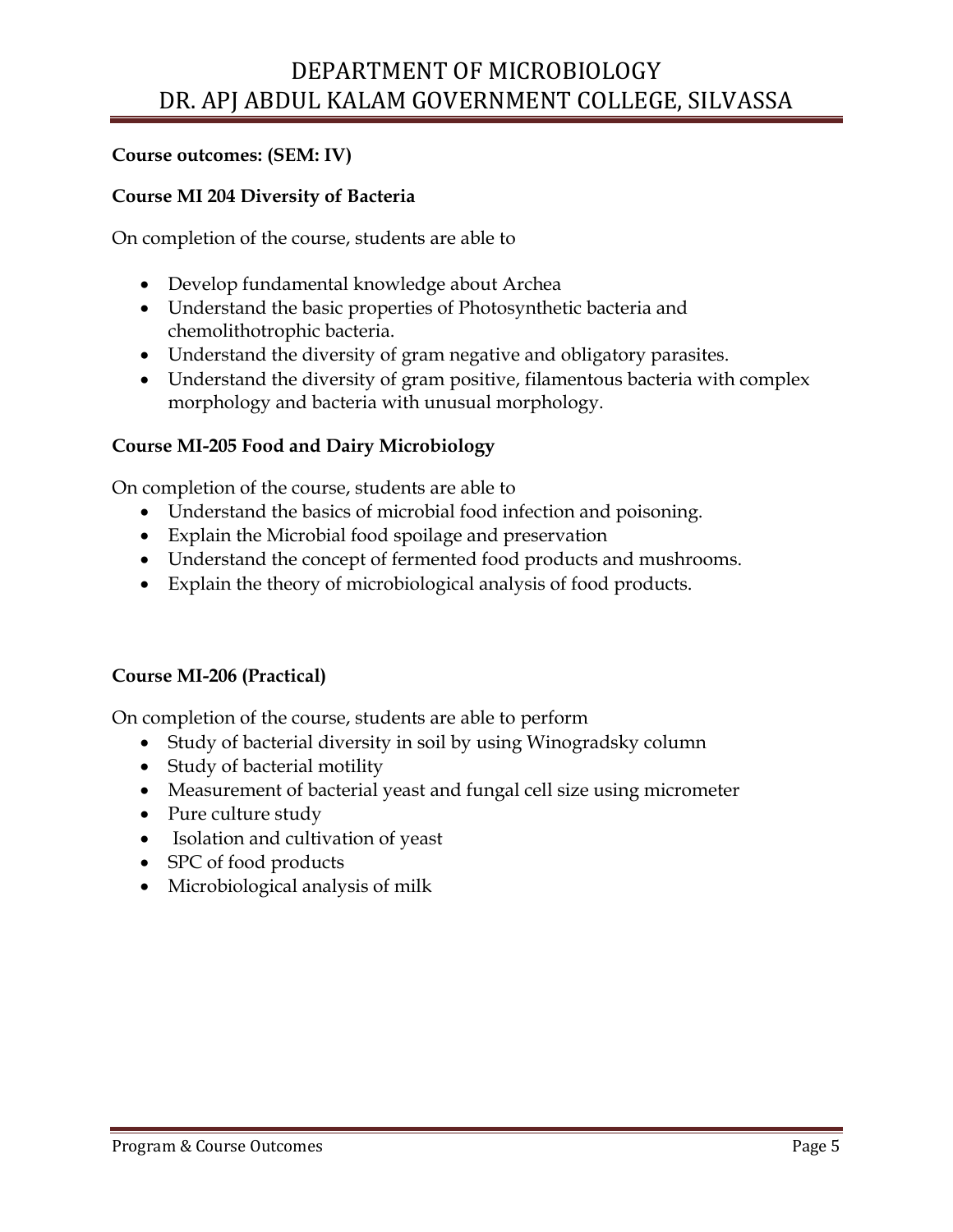### **Course outcomes: (SEM: V)**

### **Course MI 301 Molecular Biology and Genetics of Prokaryotes**

On completion of the course, students are able to

- Develop fundamental knowledge about structure of DNA and its replication.
- Understand fundamentals of transcription, translation and regulation of gene expression.
- Get insight of DNA mutation and repair mechanism.
- Understand the concept of gene transfer among bacteria by transformation, transduction and conjugation.

#### **Course MI 302 Bacterial Metabolism**

On completion of the course, students are able to

- Develop fundamental knowledge about metabolism which includes free energy, enzyme kinetics, metabolic regulation and biosynthesis.
- Understand fundamentals of fueling reaction to generate ATP and fermentation.
- Get insight of fueling reaction in chemolithotrophs and phototrophs
- Understand the concept of Anaplerotic reaction and glyoxylate pathway. Develop the basic knowledge of biosynthetic pathway of carbohydrate and assimilation of nitrogen.

#### **Course MI 303 Principles of Immunology**

- Develop fundamental knowledge about Cells and organs of the immune system, Immunity and its types and Immune response (IR)
- Understand fundamentals of antigen and antibody
- Get insight of mechanism of antigen antibody reaction and their types.
- Explore immune disorder and hematology.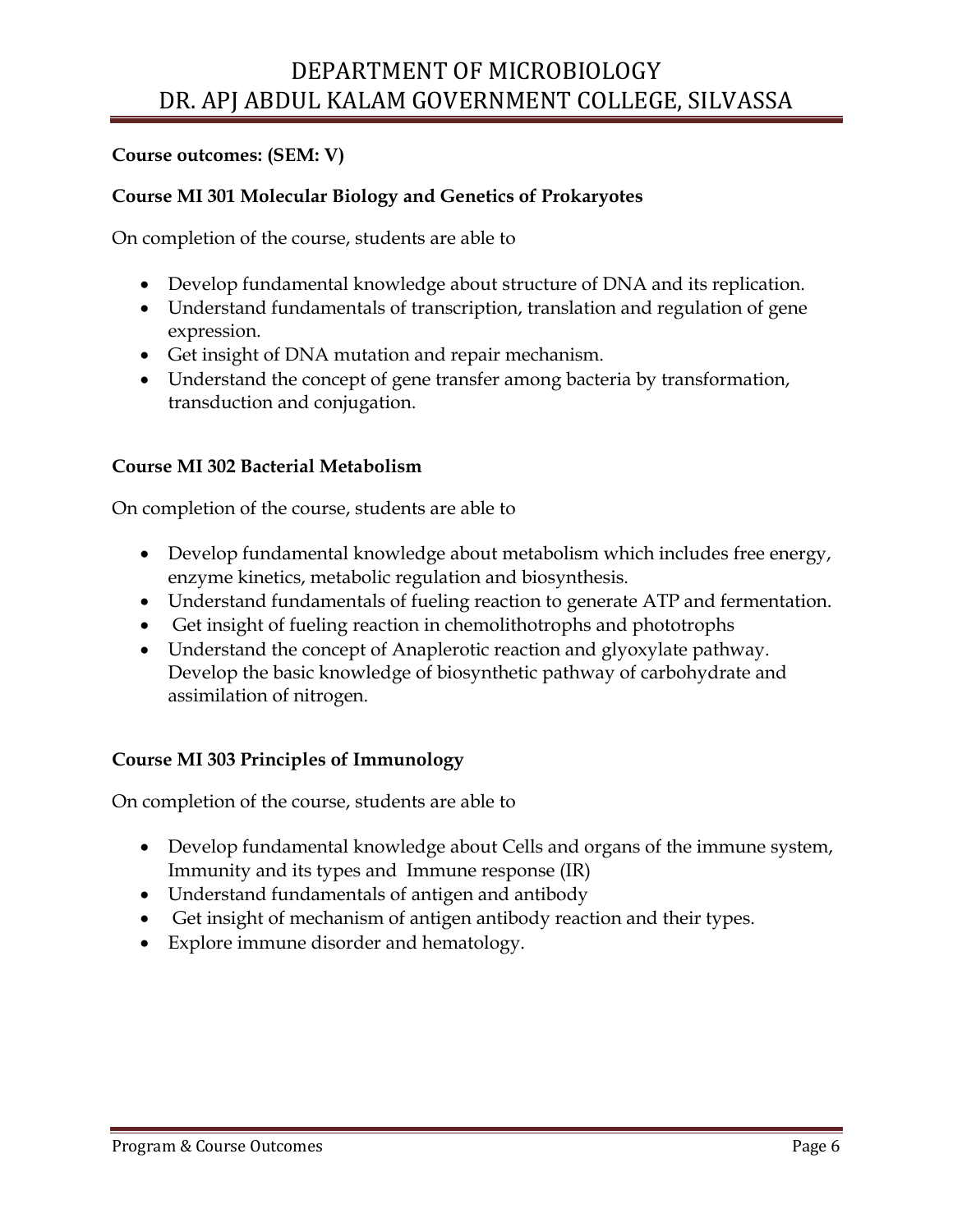## **COURSE MI-304 Fermentation Technology**

On completion of the course, students are able to

- Develop fundamental knowledge about fermentation, component parts of fermentation, and range of fermentation.
- Understand theory of screening of industrial important microorganisms their improvement and preservation.
- Get insight of media formulation its sterilization and inoculums development.
- Understand the design of stirred tank fermentor and special purpose fermentor.

### **COURSE MI-305.1 Environmental Microbiology**

On completion of the course, students are able to

- Develop fundamental knowledge about microbial ecosystem, habitat and environment.
- Understand theory behind microbiology of green house gases, role of microbes in soil fertility and acid mine drainage.
- Get insight of biological indicator of pollution, waste water treatment and biodegradation of environmental pollutant.
- Understand the role of microbial biotechnology using Microbially enhanced oil recovery, Bioremediation of petroleum hydrocarbons, Bioleaching of copper
- , Biofuels, Biodegradable polymers and Microbial pesticides.

## **COURSE MI-306 Practicals**

- Isolate mutant using physical and chemical agents.
- Isolate DNA
- Estimate Glucose, protein and streptomycin.
- Perform agglutination reaction and precipitation reaction.
- Perform ELISA test
- Perform hematology test like blood grouping, estimation of hemoglobin, Total count of erythrocytes and leucocytes and Differential count of leucocytes.
- Screening of industrially important organisms
- Isolate, cultivate and microscopic identification of economically important fungi.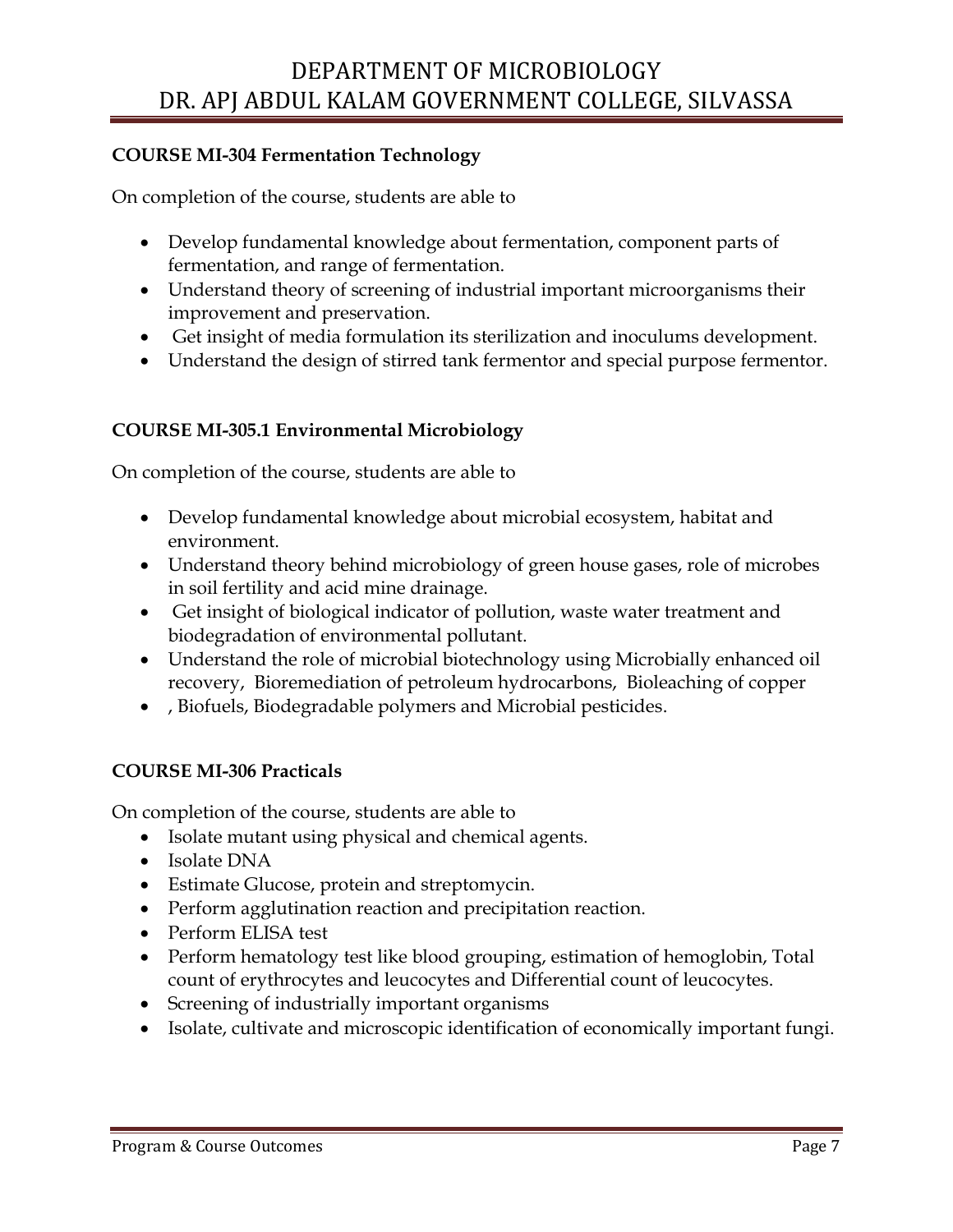## **Course outcomes: (SEM: VI)**

## **Course MI 307 Genetic Engineering**

On completion of the course, students are able to

- Develop fundamental knowledge about recombinant DNA technology and cloning.
- Understand Principle, method and applications of techniques like Gene editing, PCR, Southern blotting ,Sanger's dideoxy chain termination method and DNA microarray
- Get insight of rDNA technology by understanding the concept of isolating desired DNA, ligation with vector, transformation and screening of desired mutant.
- Explain the Medical applications, Agricultural applications, Environmental applications of rDNA technology.

## **Course MI 308 Virology and Mycology**

On completion of the course, students are able to

- Develop fundamental knowledge about general properties of virus, classification and cultivation of virus.
- Understand Principle of lytic and lysogenic cycle of bacterial virus.
- Get insight of General characters, cultivation and economic importance of fungi.
- Explain the reproduction and classification of fungi.

## **Course MI 309 Medical Microbiology**

- Develop fundamental knowledge about general properties of virus, classification and cultivation of virus. Relationship between human body and microbe
- Understand Principle of lytic and lysogenic cycle of bacterial virus. Epidemiology of infectious disease and vaccines
- Get insight of Methods used for diagnosis and identification of pathogens
- Understand etiological agent, symptoms, transmission, diagnosis and control of Infectious diseases of human being like Tuberculosis, Swine flu, Typhoid, Hepatitis A, Syphilis, AIDS , Malaria, Dengue ,Rabies, Anthrax